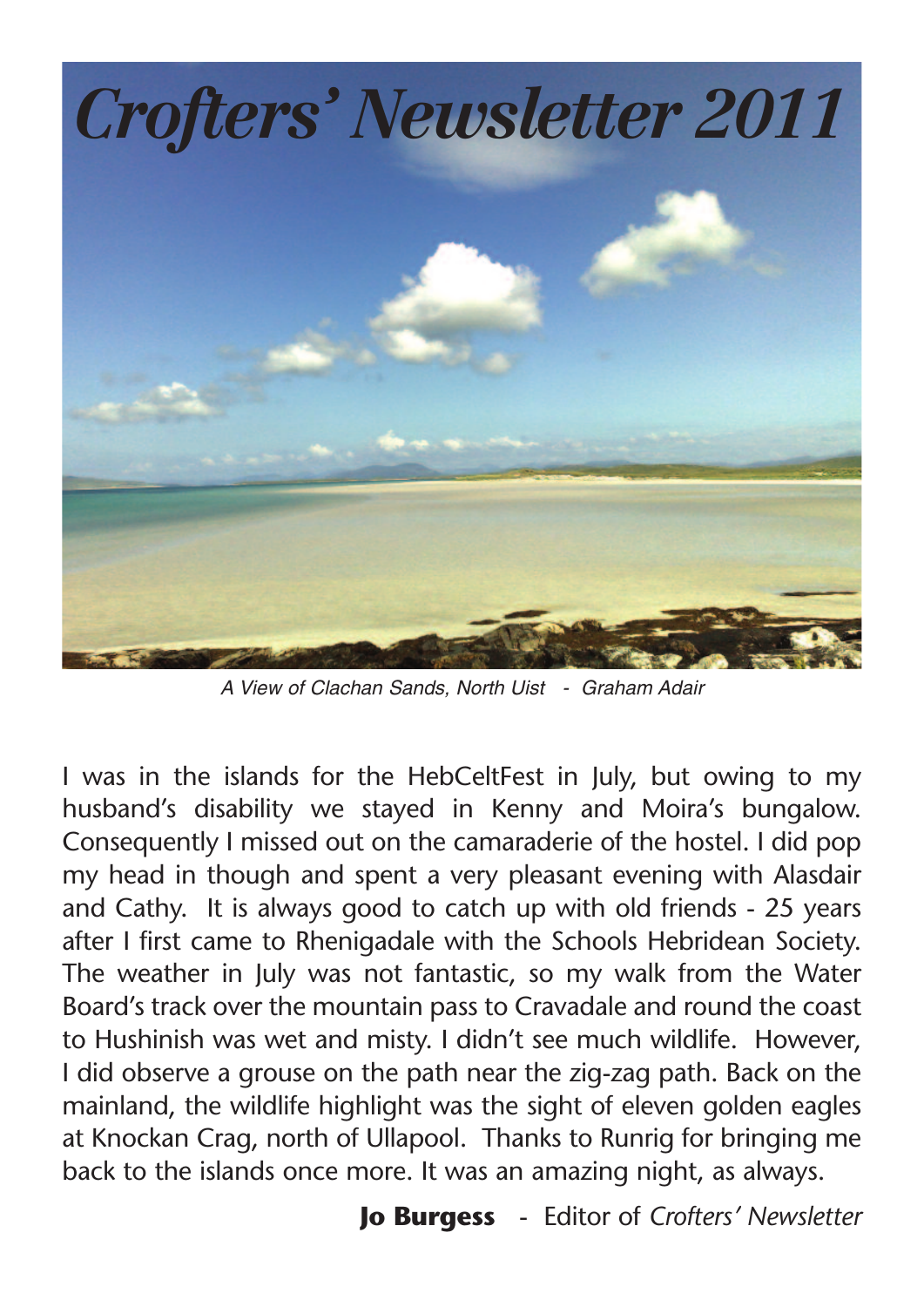## *Rhenigidale*

Jana from Germany wrote 'what a place, what a hostel' and thought it wonderful that the hostel was unlocked and 'was very happy to have found this place'. Visitors from Sheffield/Northampton found it peaceful, quiet and inspirational writing that 'the sounds of crashing waves sent us to sleep and we woke up to birds singing'. Claire from Glasgow enjoyed beautiful views and pristine snow on her walk from Tarbert.

BN arrived here after a series of chances messed his tightly-timed itinerary to reach the Outer Hebrides by nightfall. First late trains, then snow, a shortage of money, a bus delay, a missed ferry, but then a lift and a full moon meant that instead of Berneray or Tarbert, he found himself at Rhenigidale - the place where 'dreams are hatched and the fiction of time gently expires.'

On his walk in Magnus saw, from above, a golden eagle. He did Clisham and on the way back from Tarbert he saw an otter, seal, red throated diver and a gannet. At night he enjoyed snipe drumming, a starry sky and a gentle surf on the shore. He left firelighters for others to use. On that topic CL suggested emptying coal from the sack into the coal box so that it dries out and can be used to start the fire.

Louise appreciated the fire on a wet day later in April with *MacGillivarys 1817- 18 Hebridean Naturalists Journal*. Allister arrived having walked the path in 20 yard visibility owing to the mist but still enjoyed it. Gary spent a lovely evening by the fire and thanked the warden for letting him have some superglue to make running repairs to his crash helmet.

One hosteller had lost track of the time and day, but didn't care. He considered what others had written about the magical effect of this place - 'being an escape, a quiet hidden gem of a place with basic home comforts in a wild environment of inspiring beauty.' He'd come here 12 years ago, still found the fire difficult to light, but found cycling around the islands a great way (apart from the wind) of seeing things.

In May, Bettina and Silke had a lazy Sunday sitting outside the hostel reading and marvelling at the sparrows, sheep and rabbits. For Susan and Ian the peacefulness was only broken by the cuckoo. They thought the path to Tarbert was one of the best walks ever. Flo enjoyed the cosiness after two nights in a rainsoaked tent. Bill arrived in pouring rain, but enjoyed glorious sunshine the next day.

A visitor wrote that the words - 'Tis not that I love man the less, but that I love nature more' - take on a special meaning in a place like this. Lynda saw a golden eagle and red-throated divers. Despite having no head for heights, she walked the Postman's Path 'in a high state of anxiety looking at my feet as I didn't dare look down'.

Shirley enjoyed two lovely nights camping in glorious sunshine and climbed Clisham to enjoy its views. She also described the road to Rhenigidale as stunning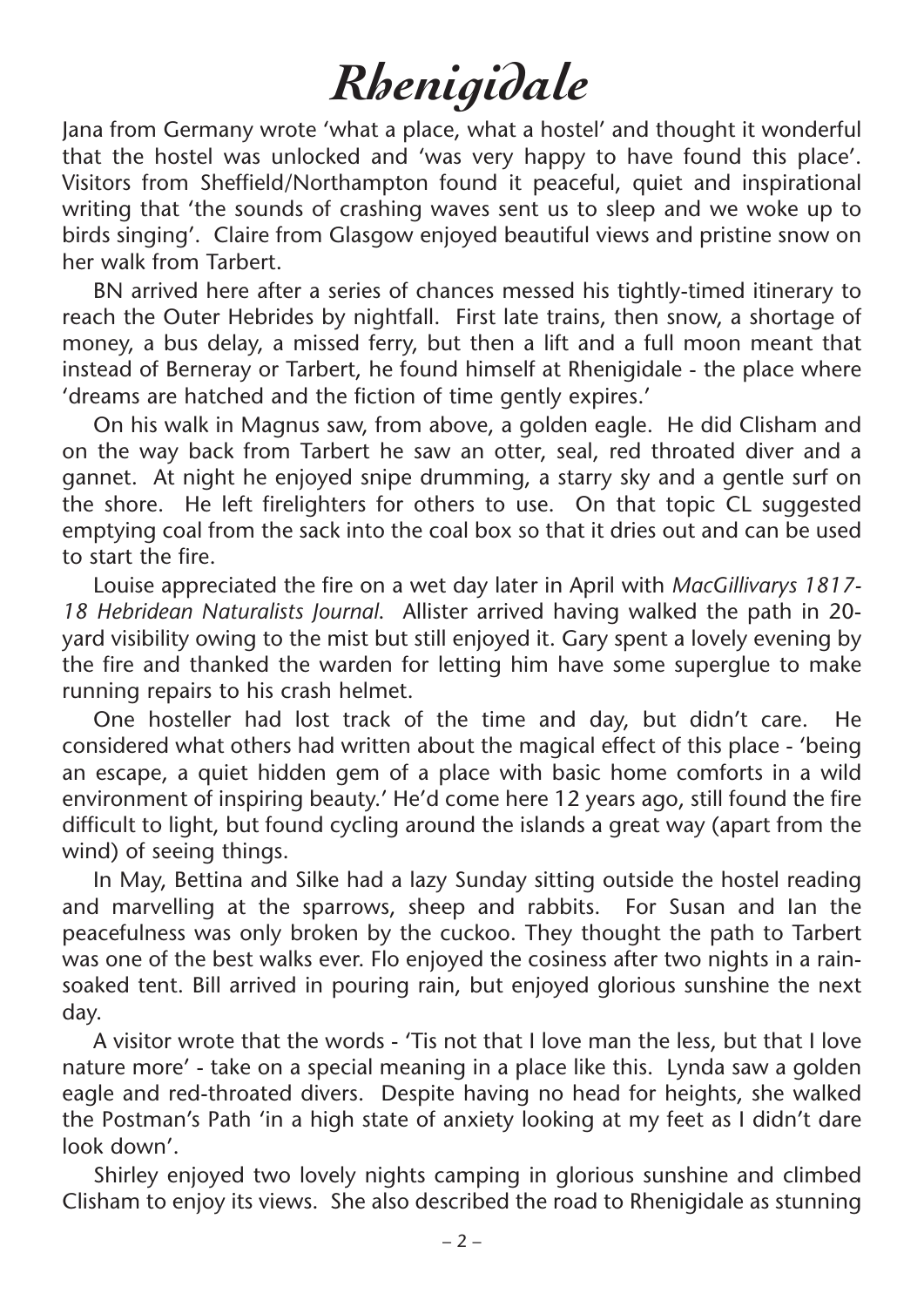– 'like driving straight into both the sky and the sea simultaneously.' Beth and Jude thought the hostel to be like home - relaxed, comfortable and lovely. Fabio from Italy rated the islands and their hostels the best , feeling 'out of the world and at home.'

Andrew wrote *In the Reek of the Smouldering Peat* - listen to the words at www.andrewhuggan.com - especially the line 'And the memories you gained with you will always stay'. (These are my thoughts exactly - Jo). Emma was following in the footsteps of her father who was here in the winter 25 years ago. In August hostellers found their way here and loved the silence, but not the midges.

The Woodleys enjoyed meeting people from all over Europe, including listening to a talented 'string contingent'. They swam and canoed in the bay, although the sea was a bit chilly. French visitors wrote thank you for this 'little corner of paradise'. Several folk wrote that they were glad places like this still exist. John was here from Australia and thought the landscape reminiscent of parts of South West Tasmania.

Sarah and Robert made use of Neil Pinkett's book in their explorations. A cyclist agreed it was certainly worth the effort to get here. Fairy Fi found heaven on earth on the path - 'turquoise seas turning silver to mirror the skies that never end, tumbling waterfalls, hypnotising pure magic as they cascade down the hill side towards the sea.' Tony and Lucy arrived feeling weather-beaten at the end of September.

Ken wrote, 'Great place, warm fire, good company, wild weather' at the beginning of October. Armina was here on her birthday enjoying the fire (thanks to Alasdair) 'ready to embrace the solitude with my tunes, a warm mug of cocoa and Harry Potter and the Deathly Hallows.' Corina came in November from California. Lizzie enjoyed drawing and drinking whisky.

## *Berneray*

Lynn and Scott wrote in March that it was a fantastic place to stay. 'We loved every minute of it'. The beauty of waking up so close to the sea and nature will long be remembered and hopefully re-visited'. BN wrote of Berneray - 'A place where man is nearly absent, from centre stage.'

Ben and Anna camped and went for a bike ride on Easter Sunday to the graveyard. They recommend taking five minutes to take a look around and read some of the gravestones, for they inspire. Sabrina, from Italy, sensed moments of infinite beauty, fell in love with the area and will leave with memories of amazing sunsets. Louise - 'surfing on the waves of destiny' - arrived to a party and left with 'quiet in my soul'.

Beate from Germany was back for the first time in 13 years and found the hostel as lovely as it used to be, but the weather had deteriorated with two days of storms and rain. She wrote ' I wouldn't know where I'd rather be stuck -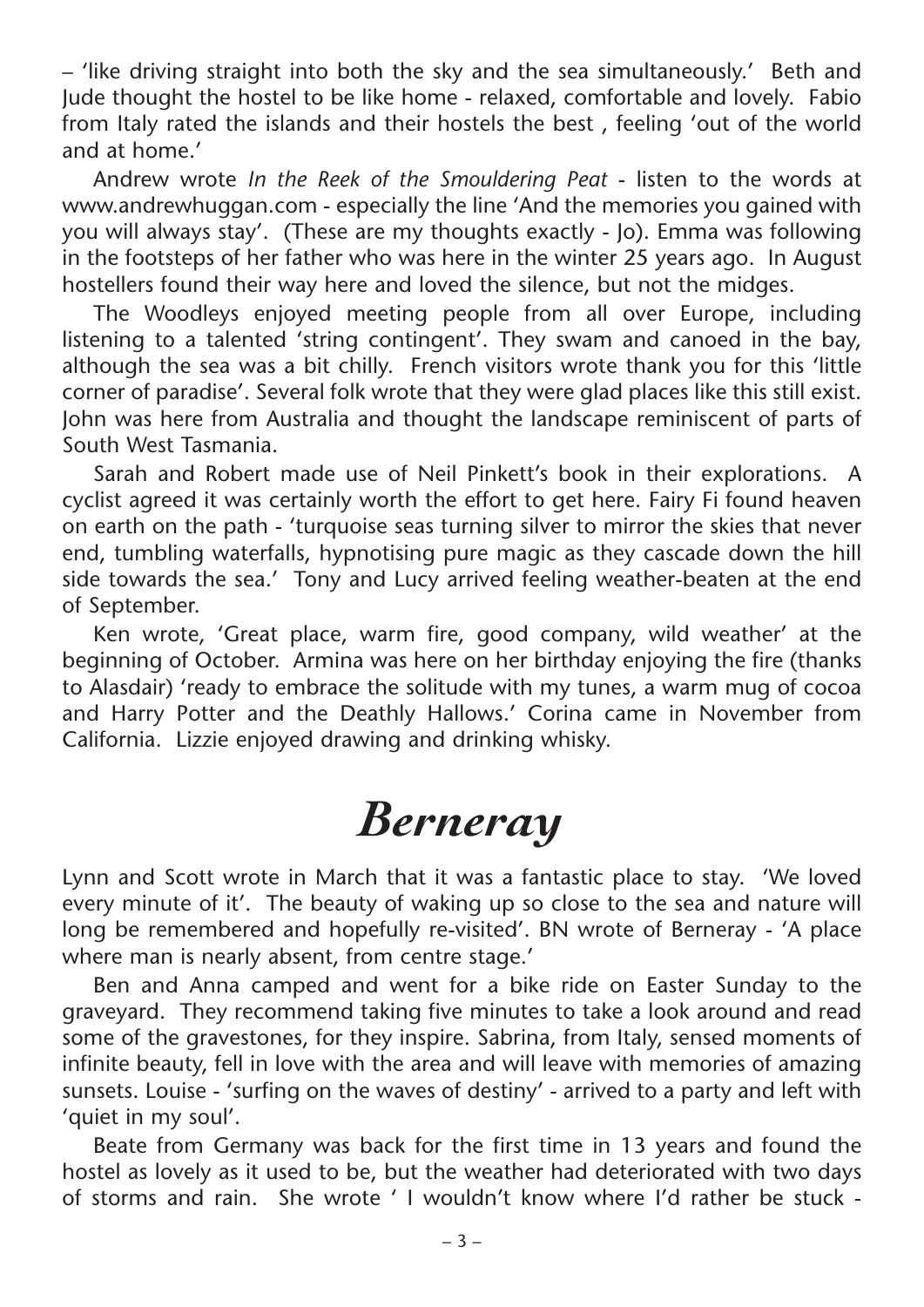watched turnstone, ringed plover, redshank, oystercatcher, sanderling and purple sandpiper from the window and a film on George's laptop'.

Anna and Mike took shelter when their camper-van flooded and loved the luxury of cooking facilities, a fire and flush toilets. After two nights camping at Hushinish beach, Al cycled here with a tailwind. Paul didn't want to leave and his wish came true - as he was back for an extra night having missed the ferry at Tarbert by minutes.

Sandy and Pauline saw otter-tracks on the beach. The Langors Cycling Club found it a truly beautiful place and a suitable able way to end their journey from Barra. Art and Design students were here for four hours from Lochmaddy, drawing and painting the stunning seascape. Steven and Emma found the walk down the Western Beach amazing - not one footprint.

In May the hostel was full, with a warm welcome enhanced by a fire. Rosie was recommended to stay and having cycled the North Uist loop, was ready to stop pedalling and discover what she termed as 'the best-located hostel ever visited'. Despite having a room to herself, she slept very little because there was too much to look at.

In June, cyclists from Edinburgh had wonderful weather, but one fell on the slippery rocks, was taken out by helicopter and spent two nights in Stornoway Hospital. Luckily his hip wasn't broken. However, the accident put paid to his cycle tour. Like many, Michael, from Dundee, intended to stay one night and took two, because it was such a wonderful, restful place where he also met some great people.

Rob and Natasha stayed several weeks and enjoyed great hospitality and company. It was stormy at the start of July leading to some unexpectedly lengthened stays. Elysha from Australia wrote of lasting memories made. Unlike on previous visits, the stormy weather confined Jim and others to the hostel huddled round the fire, drinking whisky, playing cards, sharing card-tricks and stories.

A family from Edinburgh found it warm and cosy - just what they needed after and before a windy wet night camping. Scott on his first visit wrote that the hostel deserves more than one star. Marsha from Arkansas enjoyed improvements, especially the hooks on the bunks to hang things on. A visitor from London wrote that the island is perfect for reflection and exhilaration, for wind, sea and sand.

Visitors from the Netherlands wrote that the hostel felt like a home away from home. Sam and Vic had three nights here, made great new friends, learnt foraging skills and wrote 'Berneray rocks'. George and Dagmara wrote 'Just as great as it was in 2008 - Oh! the memories'. Anne and Nic saw 'seals a plenty, but the quest for the sea otter continues'. Emily just didn't want to leave.

The Woodleys from Yorkshire wrote 'Places like this really capture the essence of youth hostels, more than just somewhere to rest. They provide a base from which one can explore the wonders of the natural world and meet and befriend people from every nationality and walk of life.' Elizabeth and Philip from Cumbria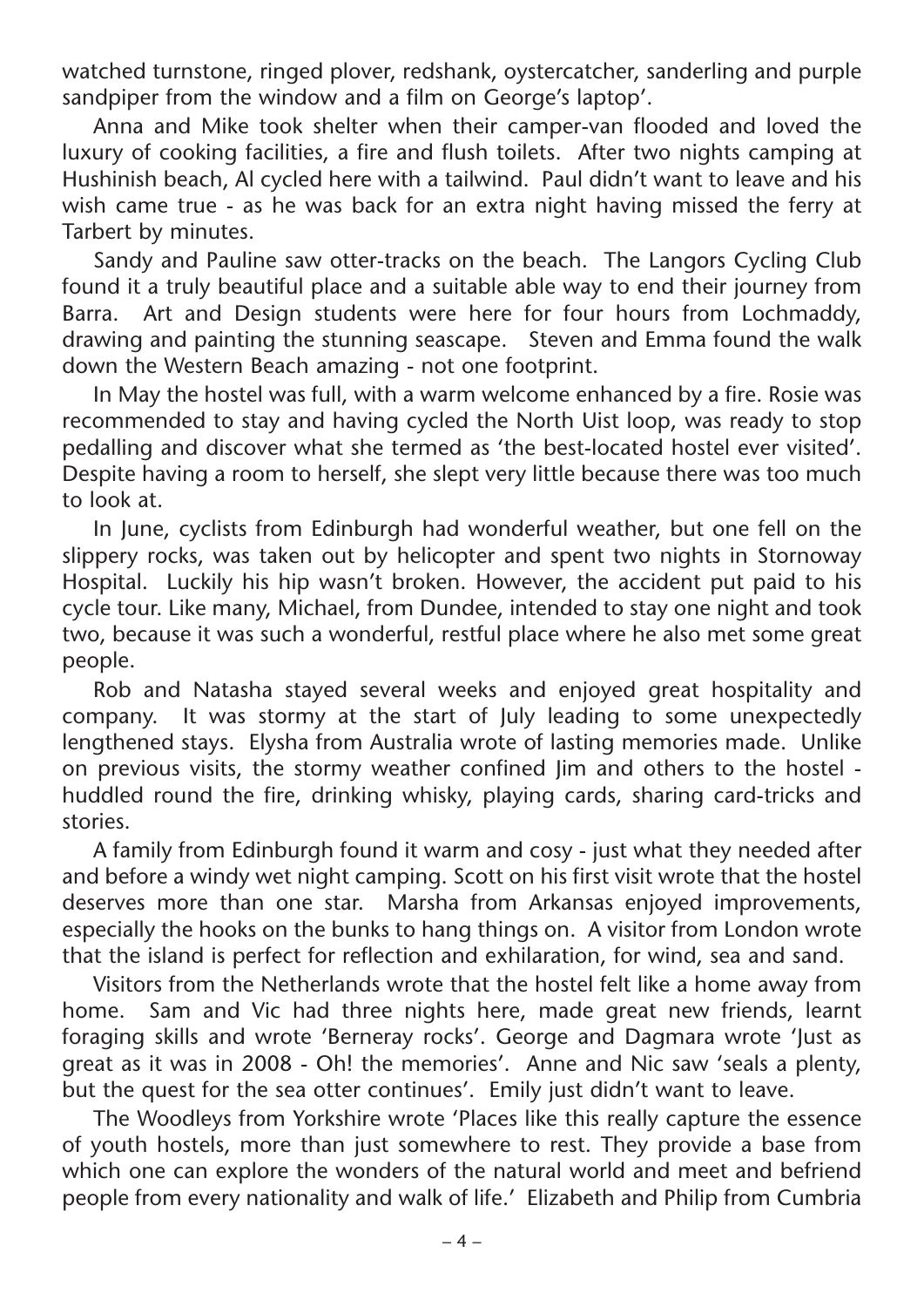were back in their favourite hostel.

The Moors from Leicester wrote 'Thanks for the amazing spectacle which is your view'. Like many others, Steve from London wrote that he would be back. Inns and Olaf from Germany were back three years after their last visit , enjoyed a brilliantly sunny day and remembered their friend David Turner who previously came here with them, but sadly passed away 'so early'.

Dougie enjoyed superb scallops. Jo and Chloe stayed an extra night as they didn't fancy cycling in high winds and after the first night on their own, the place became 'chokka'. Simon had never felt so sad leaving somewhere. Tandemriders, John and Karen, returning after 12 years and gale force winds thought it hadn't changed a bit. Linda and Jane praised a splendid well cared for hostel.

Bill Hart was travelling by public transport and wrote 'Viva Gatliff'. Bob arrived after days of gales and rain at Howmore to glorious sun - the Hebrides at their magical best, and enjoyed otters as well as a baby seal. Returning after 20 years, he wrote that the hostel hadn't lost its charm - beautiful and well-organised. A German hosteller from Trier found all the people very friendly, helpful and welcoming.

A French visitor in December wrote that it was a lovely place perfect for solitude and meditation. On 18 December the Stornoway Canoe Club arrived after a stormy crossing from Leverburgh - all the islands were white with snow and they had to dig out the hostel doors because of snow drifts. They enjoyed a glorious sunrise over Skye before heading home again, hoping they'd get over the Clisham pass!

## *Howmore*

In March Dave and Karen were cosily tucked up at Howmore waiting for the wind and horizontal sleet to die down. In April, cyclists Jo and David watched swans, tufted ducks and mergansers on Druidibeg Loch, then fell asleep in the heather. On an evening stroll to enjoy the sunset on the beach, they saw some otter prints, redshank and ringed plovers.

Beate from Germany on her third visit found Howmore still an enchanting place and saw a black-throated diver in the sea, diving with its young on its back. For Dagmar, another German hosteller, it was his first visit and he found it very comfortable and the people good company. 'Birdwise it was brilliant with golden plovers, a snipe, lots of waders, eider, shelduck and geese - just wonderful.'

Rob sheltered from a storm and gave big thanks to Betty. Mike and Anna in a camper van made use of the shower on their short stay. Cyclists had an unintended stop due to broken spokes and found it a cosy and stunning location, waking at 4.00am in their tents to the sound of skylarks, snipe and their first corncrake. They thanked Betty and Tommy for his help with the bike.

Ben and Vicky on their honeymoon found South Uist beautiful and the birds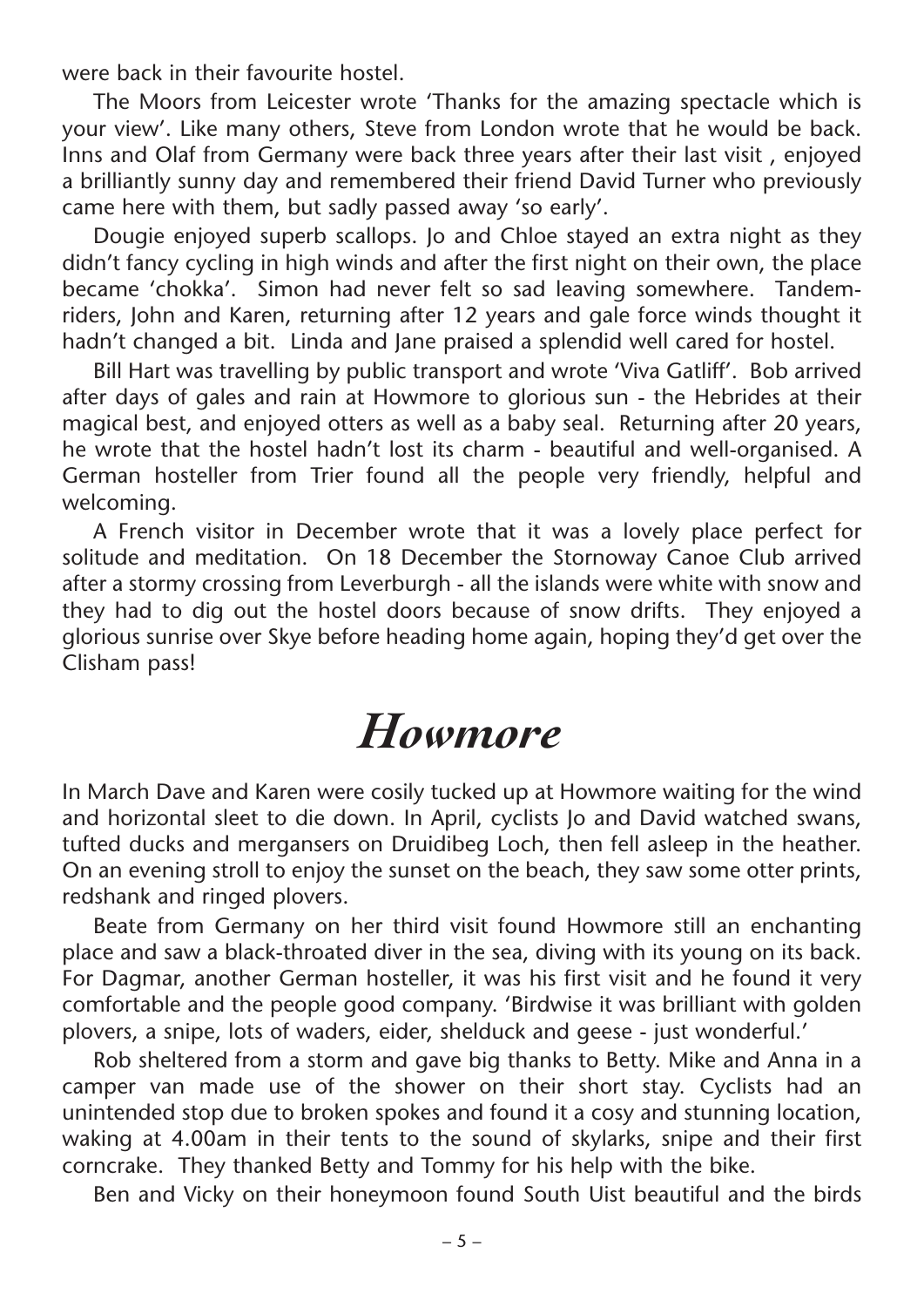great. They had blue skies with puffy clouds over the hills. Holly and Frances were glad of the beds, the fire, the kitchen and the shower after a wet night camping on Barra. Nina from New Zealand enjoyed the amazing beaches and a nice climb up Beinn Mhor. Jonathan loved listening to the birds.

Bill and Peter arrived after a 16-mile hike along the Machair Way from Pollachar, having seen otters and seals. They walked out to Uisinish Bothy and back, enjoying great views from the bealach or pass between Hecla and Beinn Corrodale when the mist parted. Andy and Sian, back after 18 years, wrote 'Gle Mhath and still magic'. Despite rain and drizzle, Donald and his friend went up Hecla and Beinn Corrodale.

Harry was also back on a return trip - the first time he was here Betty's mother was the warden and gave him hen's eggs for his tea. Kevin had the place to himself - a rare treat - no other noise other than the wind. Roxanne was here from France and met great people. Merseyside CTC members were here in June and enjoyed the history.

Ramsey McD, from Adelaide, arrived after wind and rain, but the sky turned blue and he was able to get everything dry before heading north. Cyclist Paul was learning the true joy and freedom of bunkhouses and hostels and found being on the islands was a very emotional experience.

Richard the Thatcher finished his work after 34 days. He thanked the many visitors who took time to lend a hand and take an interest in the process. He had found it a pleasure to work in such surroundings and to get to know some local people rooted deep in these islands. Anne and Nic found skeletons on the beach and enjoyed Salar oak-smoked salmon with a bottle of red.

Some German hostellers had a cloud-free day with a cool wind to climb Beinn Mhor, Beinn Corrodale and Hecla. They enjoyed great views, but their walk back was hard work. Dave and Rob arrived cold and wet after cycling from the ferry, had hot food and drink and then a great evening. Lisa and Colin arrived after a head-wind all the way from Eriskay.

Jenny, aged 10, thought it a great little spot and hostel. Jane and Martin were making folk welcome in August, including Emily who was on the final stretch of her walk from the Butt of Lewis to Castlebay. Elizabeth and Philip on a return trip praised the new thatch. The Woodleys had a breath-taking experience hiking up Beinn Mhor with mist swirling about the summit.

Marjo from Austrailia loved her first hostel experience, encountering great people and warm as well as cosy accommodation. Jane, Izaack and Martin left at the end of August, having learnt new tricks, enjoyed hitching to the North Uist Show, hearing Jackie's observations, seeing new babies, walking along the beach and building walls.

A return hosteller from Wiltshire was sadly leaving just as the customary wonderful September weather was arriving. Ellen and David had an awesome adventure on their way from Barra including encounters with Eriskay ponies, a scary run-down school and a bull!! Jake nearly trod on an owl while bog-hopping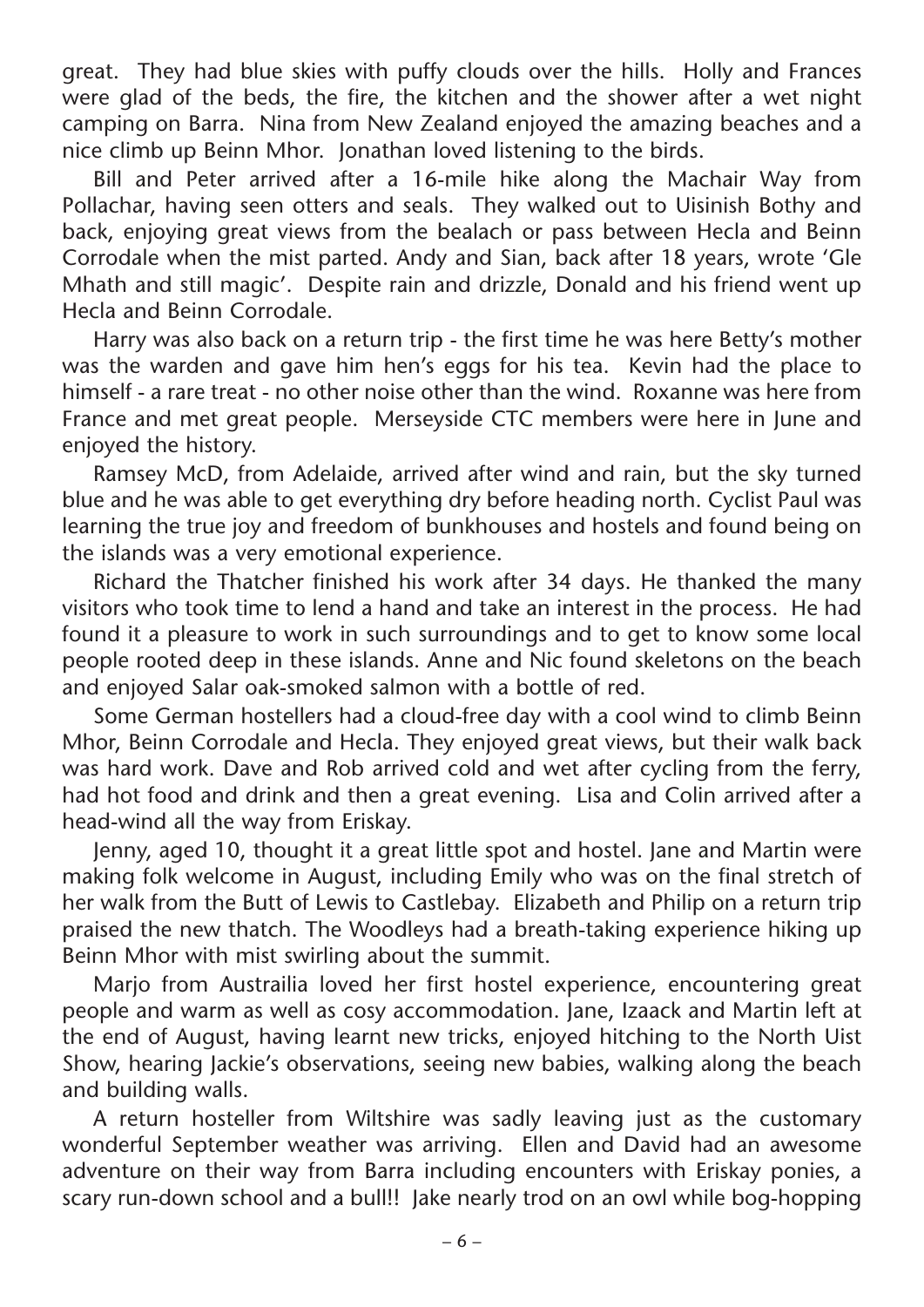on the way back from the mountains, from which the views were fantastic.

Members of the James family were glad of the hostel as it was very windy and camping would not have been much fun. Ingrid and Paul thought it a special place and a lovely well-looked after hostel. On 21 December Bronwyn and D enjoyed the winter solstice, a full moon and lunar eclipse, and spent their second Christmas in the hostel - the snow and ice giving magical light.

## *Garenin*

In January, visitors were here from USA and South Africa when, after snow, the path to the hostel was a solid sheet of ice. The Callanish Standing Stones were also surrounded by ice. They heated up smooth stones in the coal fire then took them to bed and hoped all visitors in 2010 have as great a time. However, they believe mice stole their bread.

At the end of February , a surfer had the place to them self and enjoyed sun, snow and waves. Visitors from Finland wrote 'You feel humbled and small in the universe when you see nature here, especially at the Butt of Lewis'. In March Claire and Marion enjoyed sun and amazing views and like others finally got the fire going and enjoyed warm stones in the beds.

Also in March, visitors from Mumbai in India spent the night here with the howling wind for company. They wrote that rules about the stove should be: '1 Don't let it go out 2 Make sure you have a fresh layer on top with the draught set to minimum before you go to sleep 3 Be patient - for peat has to be dry 4 Get rid of the ash and use the poker generously'.

They thought the place magical, the sea was at its furious best and they couldn't ask for more. Cara was also challenged by the fire, having arrived in rain and wind with one side of her body soaked, the other absolutely dry. Isles FM had some piping on and the shower was incredible. Denis from Canada gave fire advice too and watched the sunset.

In April, the Jones were in the hostel escaping the wind and found it a good place to recuperate. Surfers and campers enjoyed the hostel facilities too. Visitors were here from the Basque Country and Germany enjoying the place and people, especially the wardens. Cheryl from Ohio enjoyed a perfect 62nd birthday at the hostel which was the highlight of her trip.

A group of hostellers wrote that 27 May was a great day - barbeque, a sunsetthat-never-was and having to settle for a 'cloud-set'. Cyclists, Sue and Ron, were hoping for a tail-wind to take them back to Stornoway, having been impressed with the blackhouses. Other hostellers wrote that it was a very busy, clean and friendly hostel.

Janet from Tucson Arizona wrote that she had not slept better anywhere else and indicated that she was including b&bs and hotels. She walked north, had